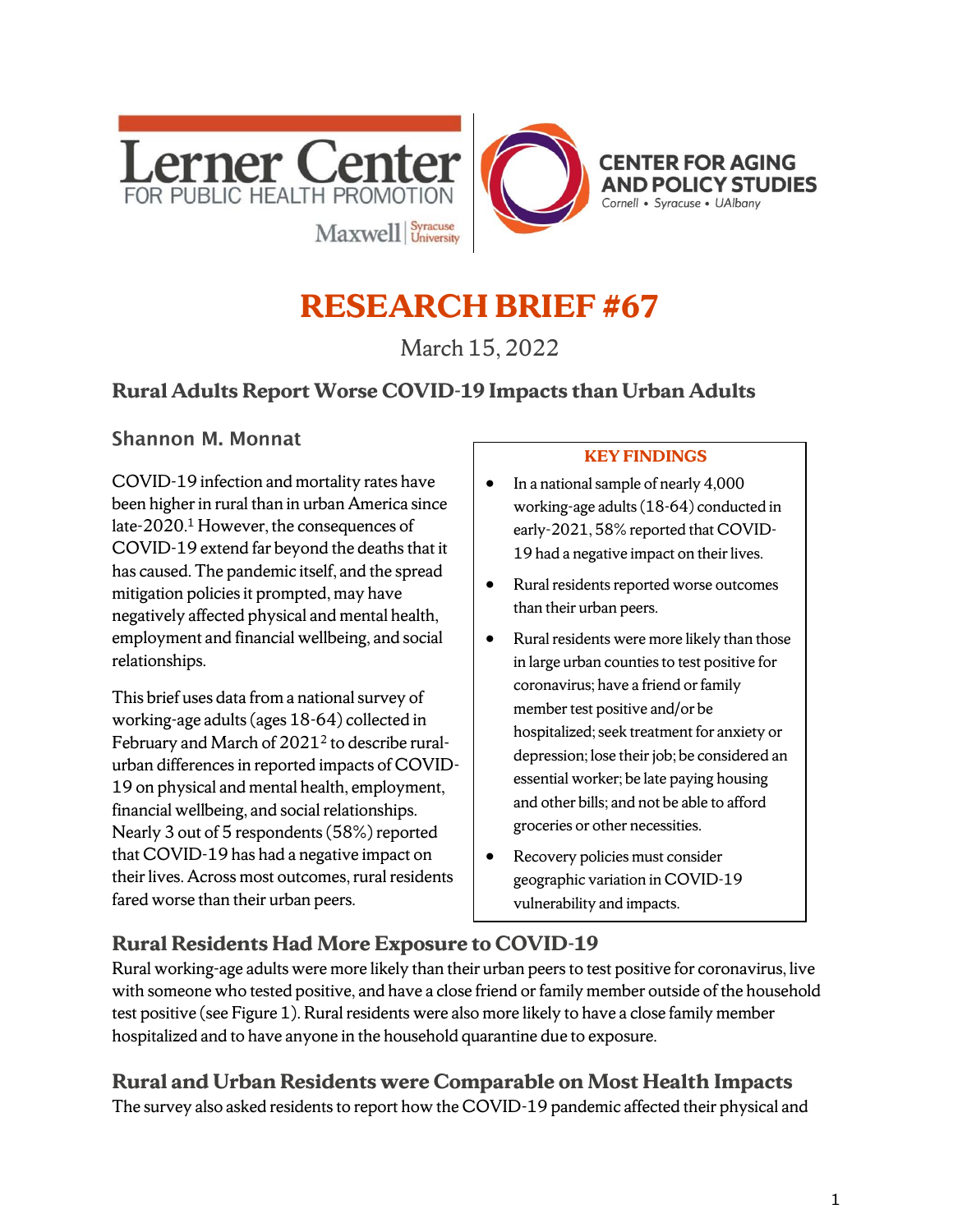mental health. Comparable shares of urban and rural residents reported that the pandemic has somewhat or substantially worsened their physical health (urban=29.4%; rural=30.3%) and mental health (37.5%; 37.1%). A larger share of urban residents reported that they were unable to see a doctor due to COVID-19, but the difference was not statistically significant. Rural residents were significantly more likely than their urban peers to report seeking treatment for anxiety or depression due to the pandemic (urban=16.9%; rural=20.7%).



Urban Rural

## **Figure 1. Urban-Rural Differences in Self-Reported COVID-19 Impacts among Working-Age Adults, 2021**

*Data Source*: National Wellbeing Survey, 2021

*Notes*: N=3,933 working-age adults (18-64); percentages are based on regression models adjusted for respondent age, race/ethnicity, sex, marital status, and number of adults and children in the household; analyses are weighted; \*Indicates statistically significant difference between urban and rural. ^These two items were restricted to respondents who reported having children under age 18 in the household (N=1,596).